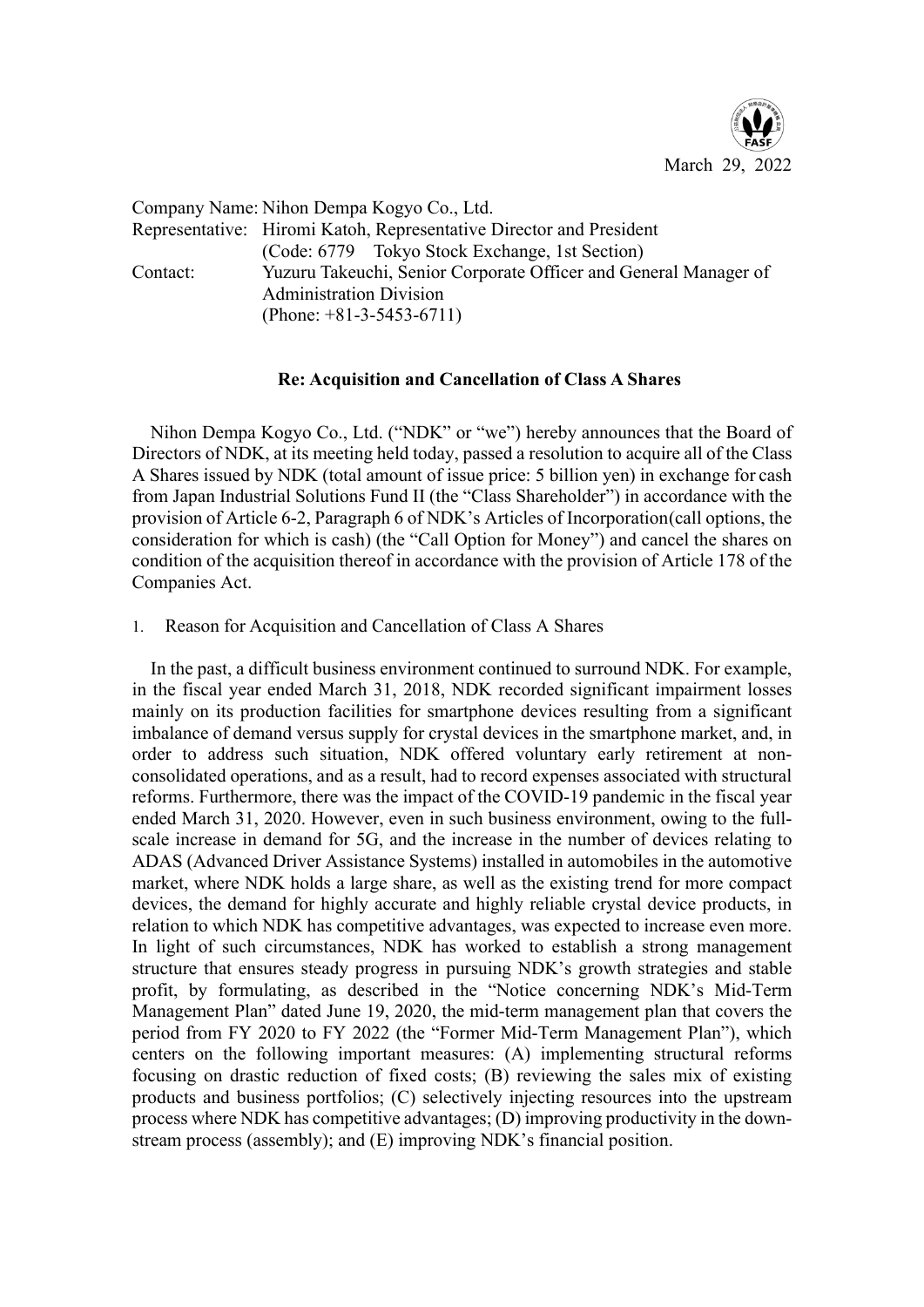Then, the business environment surrounding NDK changed, i.e., while large-scale monetary easing and aggressive government spending have been implemented in major countries in order to respond to the impact of the COVID-19 pandemic, and the automotive market, the primary business domain of the NDK group companies (the "Group"), is on a recovery trend, the shortage of semiconductors and other parts has affected production by finished car manufacturers. Under such circumstances, orders from Tier 1 customers (manufacturers who supply parts to finished car manufacturers) have remained high. Consequently, in automotive applications, which account for nearly half of the Group's sales, consolidated net sales for the first nine months of this fiscal year (the fiscal year ending March 31, 2022) have increased over 30% year on year. In addition, in mobile communication applications, which account for approximately 20% of sales, profitability has been improved significantly due to a decline in sales of unprofitable products, an increase in sales of profitable products such as 76.8MHz crystal units with built-in thermistors and ultra-compact components for 5G smartphones, and an increase in sales unit price.

Taking into account the improvement of the business environment surrounding NDK as described above and the status of improvement of results and financial position after the previous fiscal year (the fiscal year ended March 31, 2021), NDK formulated the midterm management plan that covers the period from FY2022 (the fiscal year ending March 31, 2023) to FY2024 (the fiscal year ending March 31, 2025) (the "New Mid-Term Management Plan") as disclosed in the "Notice Concerning Formulation of New Medium-Term Management Plan" dated March 10, 2022. NDK financed 5,000,000,000 yen by issuing 5,000 shares of Class A Shares to Japan Industrial Solutions Fund II on August 5, 2020 as part of "(E) improving NDK's financial position," which is one of the aforementioned important measures under the Former Mid-Term Management Plan. However, in order to establish a healthy financial position through, among others, the redemption of the Class A Shares and the implementation of the capital increase through public offering as stated in the New Mid-Term Management Plan, NDK determined, as of today, to acquire from the Class Shareholder, and to cancel, all of the Class A Shares of NDK remaining as of May 26, 2022 in conjunction with the implementation of the fund raising by way of the issuance of new shares through public offering (public offering) and the disposal of treasury stock through public offering (public offering) (for details, please see the notice "Re: Issuance of New Shares, Disposal of Treasury Stock and Secondary Offering of Shares and Reduction of Amounts of Capital Stock and Legal Capital Surplus Concurrently with Issuance of New Shares" dated today).

NDK will conduct the currently planned redemption of the Class A Shares by way of acquisition of the Class A Shares in exchange for money on a day separately specified by the Board of Directors of NDK pursuant to the provision of the Call Option for Money. With respect to the acquisition price per share, the later the time of actual acquisition of the Class A Shares by the Call Option for Money occurs, the greater will be the amount of the acquisition price per share. Therefore, NDK believes that the redemption of all of the Class A Shares at an early stage based on the determination stated herein will contribute to NDK's establishing a healthy financial position. For details of such Class A Shares, please see the notice "Re: Issuance of Class Shares through Third Party Allotment, Reduction of Amounts of Capital Stock and Legal Capital Surplus and Appropriation of